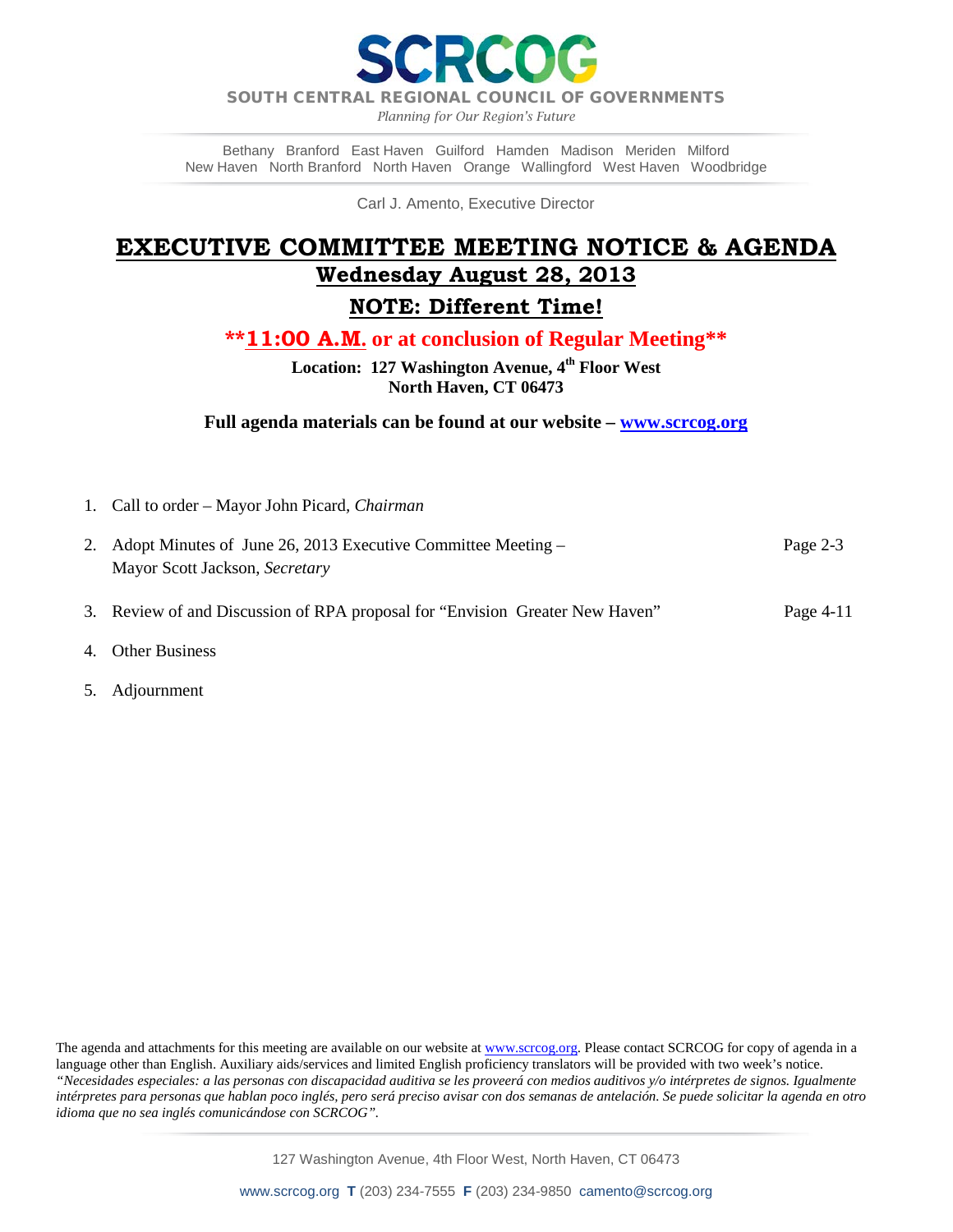

## SOUTH CENTRAL REGIONAL COUNCIL OF GOVERNMENTS  $\overline{a}$

Bethany Branford East Haven Guilford Hamden Madison Meriden Milford New Haven North Branford North Haven Orange Wallingford West Haven Woodbridge

Carl J. Amento, Executive Director

#### TO: **SCRCOG Executive/Personnel Committees**  FROM: **First Selectman Michael Freda, Acting Secretary** DATE: **August 21, 2013** SUBJECT: **SCRCOG Executive/Personnel Committees Minutes of June 26, 2013**

## *Present:*

| Milford     | Mayor Benjamin Blake                                         |
|-------------|--------------------------------------------------------------|
| New Haven   | Mayor John DeStefano                                         |
| North Haven | First Selectman Michael Freda—Vice Chairman/Acting Secretary |
| Orange      | First Selectman James Zeoli                                  |
| Wallingford | Mayor William Dickinson                                      |
| West Haven  | Mayor John Picard—Chairman                                   |

SCRCOG Staff Present: Executive Director Carl Amento, Business Manager Al Ruggiero

### **ITEM 1 - Call to Order**

j

The Joint Executive Committee/Personnel Committee meeting was called to order at 9:15 a.m. by Chairman Picard.

#### **ITEM 2 – Adopt Minutes of April 24, 2013 Executive/Personnel Committee Meeting**

Chairman Picard presented the minutes contained in the agenda packet on pages 1-2. First Selectman Freda moved for their acceptance. Mayor DeStefano seconded. The minutes were accepted unanimously.

#### **ITEM 3- Recommendation to Board re: SCRCOG Budget for FY 2013-14**

Executive Director Amento and Business Manager Ruggiero reviewed the proposed budget contained on pages 3-41 of the agenda packet. After discussion, the consensus of the Committee was to reduce the proposed salary increases for the Executive Director and SCRCOG staff from the proposed 3% to 2%. Mayor DeStefano moved that the proposed budget be recommended to the SCRCOG Board except that the salary increases be reduced to 2% and that the remaining amount comprising the additional proposed 1% be added to the Contingency line item so that the overall budget totals would remain the same as proposed. First Selectman Freda seconded the motion which was approved unanimously.

#### **ITEM 4-Review and Approve Work Program and Goals for FY 2013-14**

After review, Mayor DeStefano moved for approval of Work Program and Goals for FY 2013-14 contained in the agenda packet at pages 42-47. First Selectman Freda seconded. The motion was approved unanimously.

#### **ITEM 5-Review of Personnel Evaluations**

The Committee reviewed the Personnel Evaluations of SCRCOG staff, which were prepared by Executive Director Amento and were handed out at the meeting.

127 Washington Avenue, 4th Floor West, North Haven, CT 06473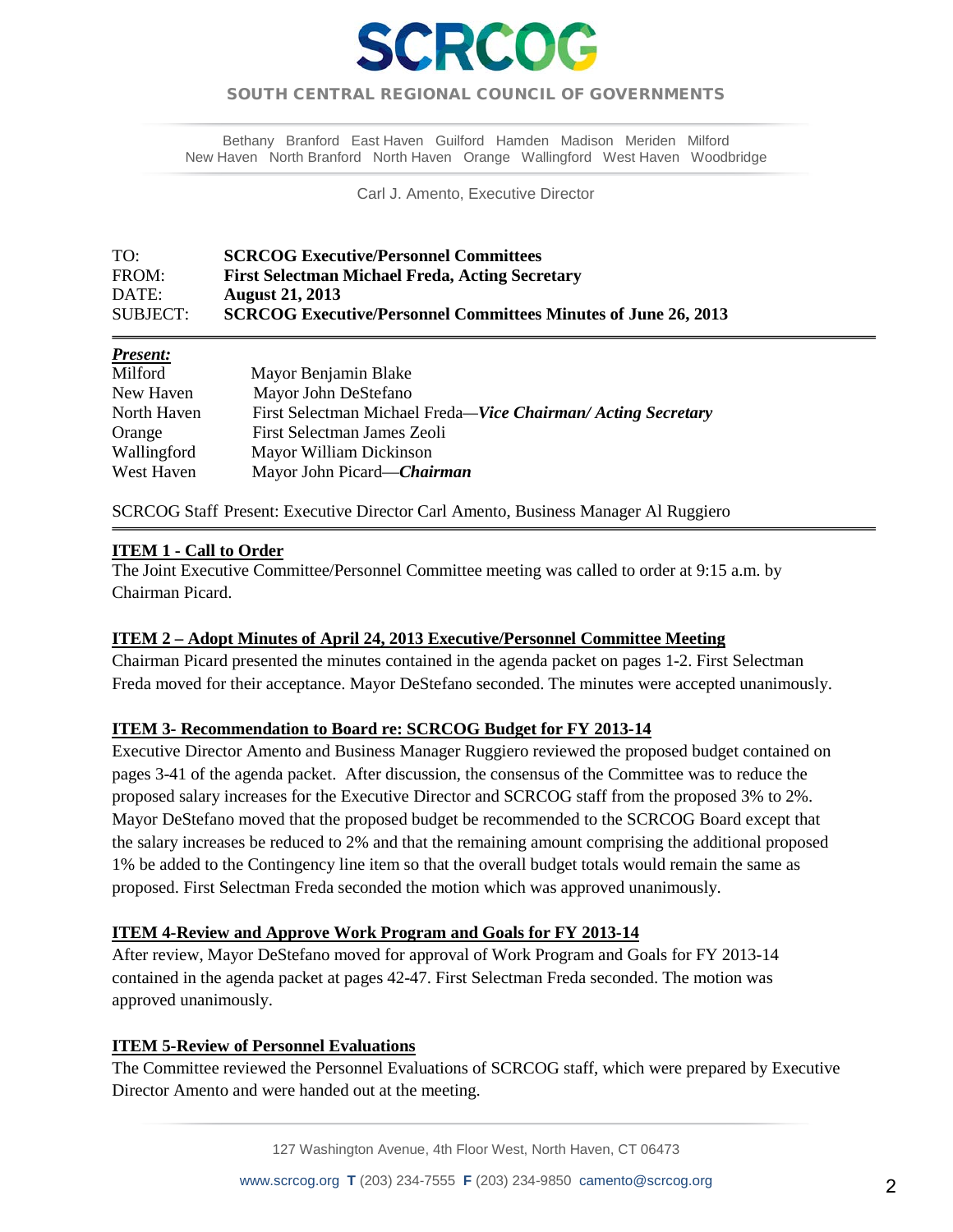## **ITEM 6—Recommendation re Proposed Salary Increases**

After review of the proposed salary increases contained on pages 48-50 of the agenda package, First Selectman Freda moved approval of a 2% raise for the Executive Director position and the equivalent of 2% increases for the SCRCOG staff to be apportioned as the Executive Director saw fit. Mayor DeStefano seconded the motion, which passed unanimously.

## **ITEM 7- Recommendation to Board re Extension of Executive Director's Contract for 3 Years**

Mayor DeStefano moved that the Committee recommend the extension of the Executive Director's contract for one year. First Selectman Freda seconded, and the motion carried unanimously.

## **ITEM 8 - Other Business**

Mayor DeStefano proposed that the Executive Committee explore initiating a visioning process for the region. The process would involve key stakeholders in the region in a transparent process commencing this fall and lasting 6 months. The Executive Committee would determine who would staff the process-- possibly the Regional Plan Association--- and how it would be funded. Mayor DeStefano said he would prepare a draft proposal to be circulated before and discussed at the next Executive Committee meeting, Mayor DeStefano moved that this proposal be reported to the SCRCOG Board. First Selectman Zeoli seconded the motion. It was approved unanimously.

## **ITEM 9 - Adjournment**

Motion to adjourn made by First Selectman Freda and seconded by Mayor Blake. It passed unanimously. The meeting was adjourned at 10:00 a.m.

Respectfully submitted,

First Selectman Michael Freda, Acting Secretary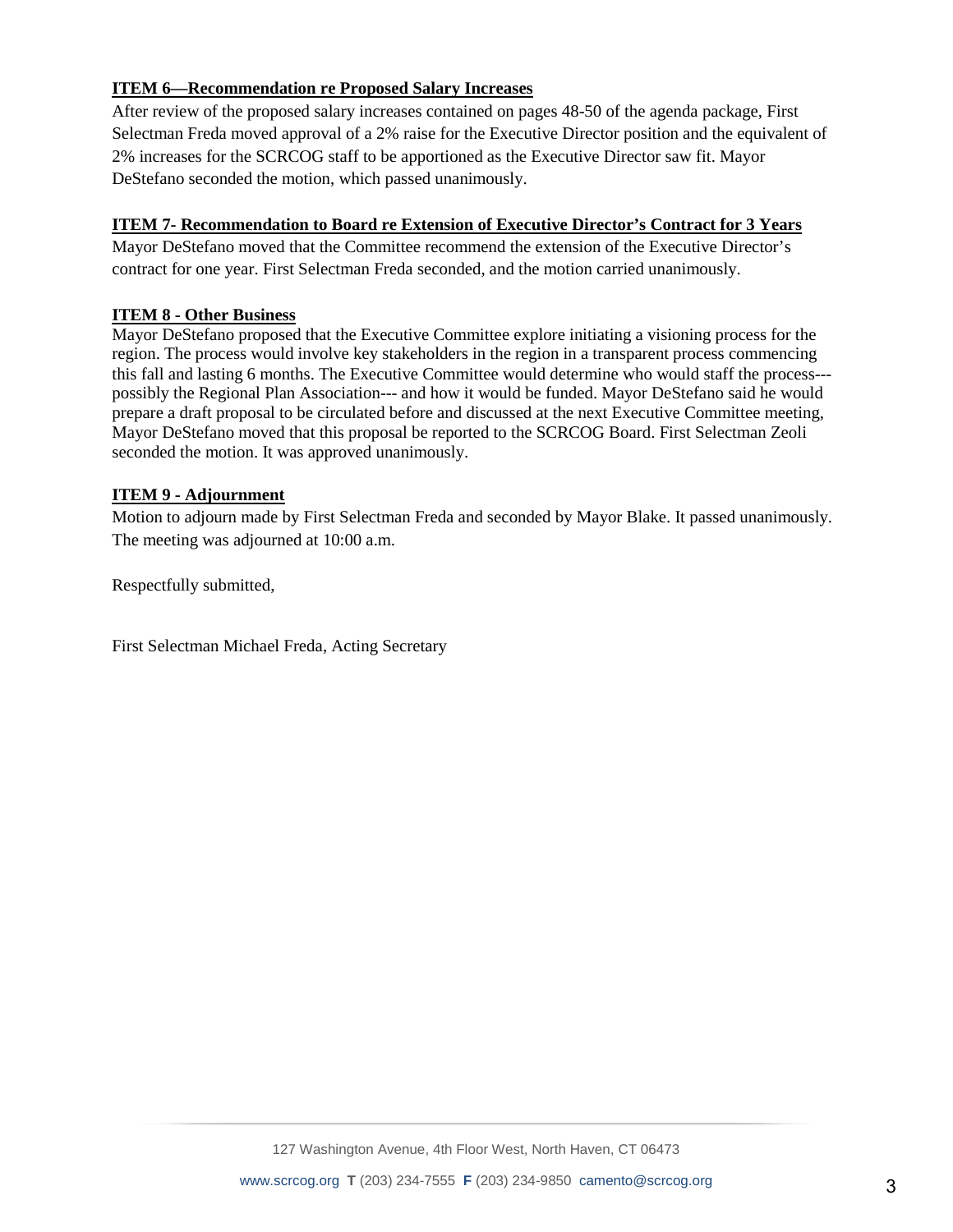# ENVISION (A) GREATER NEW HAVEN

## **OVERVIEW**

The Greater New Haven Region urgently needs a new vision for its future -- one in which all of its citizens and communities have greater opportunities for a more prosperous future. To create this vision, the South Central Regional Council of Governments (SCRCOG) is initiating *Envision Greater New Haven* --which will engage chief elected officials, the chief executives of the region's major employers, higher education institutions and philanthropies and civic and community leaders in a process to envision the future we want for our region. It will also identify the key policies, investments and strategies needed to make this vision a reality --an action agenda for our region for the coming decade and beyond. Finally, it will result in the transformation of SCRCOG through a transparent, public process into an organization that can lead in implementing the regional vision.

## **BACKGROUND**

The Greater New Haven Region -- a 15 town area stretching from Milford to Madison and from Meriden and Wallingford, with New Haven at its Center-- has an extraordinary set of assets: a strategic location at the eastern edge of the New York Metropolitan region, excellent rail and highway access to New York, Boston, Stamford and Hartford, 30 miles of beautiful Long Island Sound shoreline, a collection of some of America's top rated universities and teaching hospitals, including Yale University and Yale-New Haven Hospital, world class cultural attractions and the exceptional quality of life in our diverse urban and suburban communities. We have a diversified economy with strong higher education, bio-technology and advanced manufacturing clusters.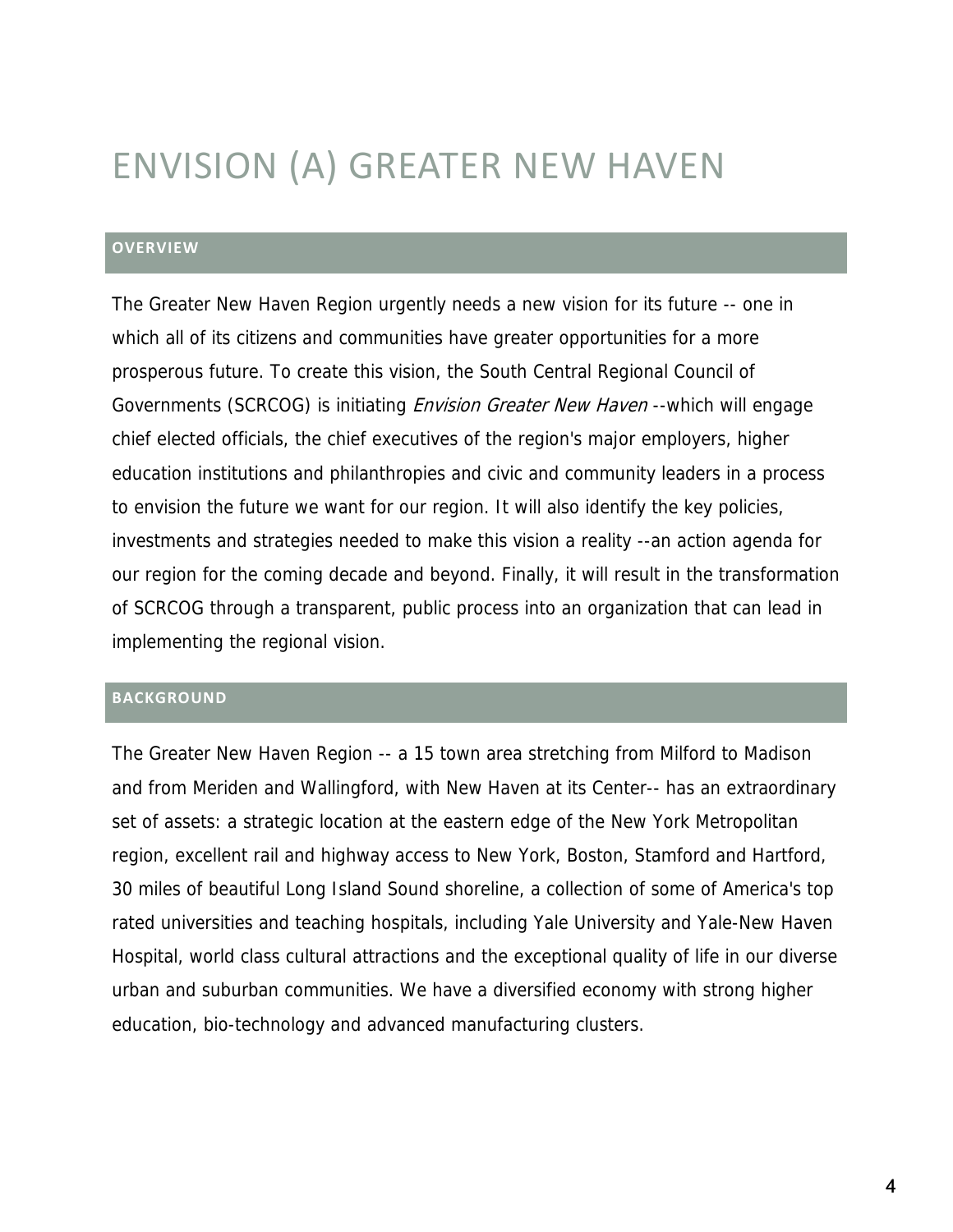Despite these exceptional assets, however, our region has been underperforming for decades. It has become a slow-growth area in one of the nation's slowest growing states. While our universities and teaching hospitals educate some of the best and the brightest and create world class technology, most of these graduates leave the region for the bright lights of New York, Boston and other faster growing and more prosperous places which provide greater opportunity. And despite the fact that Yale and Yale-New Haven and major industries create new technologies here, most of these are then commercialized in other places, taking job creation, wealth generation, and prosperity with them. The result is stagnating private sector employment, declining household incomes, property values and tax bases and rising property tax rates. And despite years of budget and payroll cuts and major service reductions, many of our communities now face structural deficits and tax revolts over some of the nation's highest property taxes.

At the same, time, decisions at the state and federal level, for example, how to improve New Haven Line, Springfield to New Haven and Shoreline East rail services and where to locate the Northeast High-speed rail corridor --all of which would transform our region's future by strengthening our connections to New York, Stamford, Hartford and Boston-- are being made without our effective input.

And while we have stagnated, a number of other similar mid-sized regions --including Austin, Salt Lake City, San Jose and others-- across the United States and around the world are creating success strategies and seizing a growing share of America's and the world's growth industries. All of these places have forged effective regional partnerships between state and local government, and business, academic, community and philanthropic leaders and concerned citizens to develop visions for these places. These visions and the partnerships behind them have led to the long-term investments, policies and strategies needed to make these visions a reality.

## **ACTION STRATEGY: ENVISION GREATER NEW HAVEN**

Our region urgently needs a similar vision, action agenda and leadership group for the Greater New Haven Region, which can elevate our competitiveness and quality of life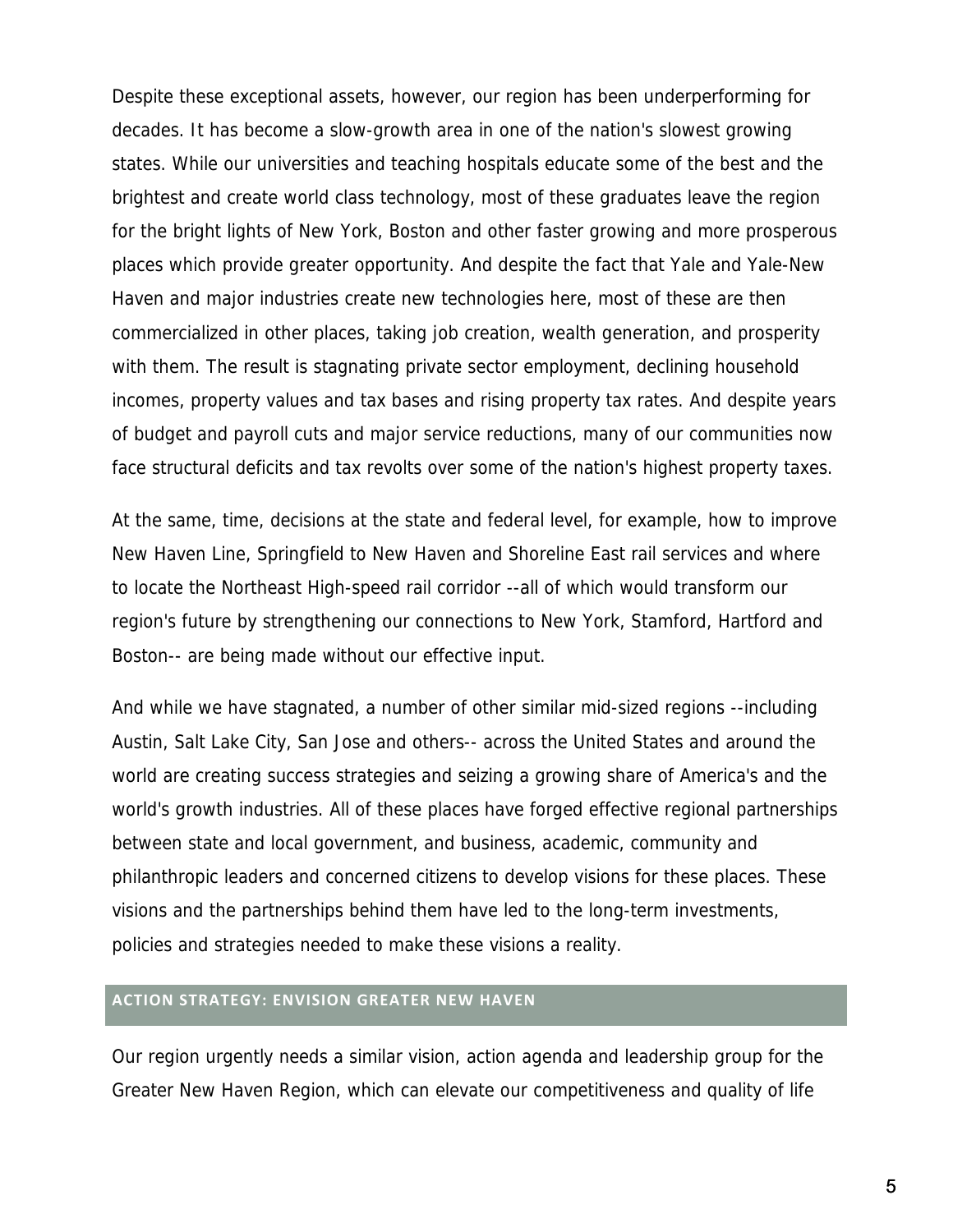now and for generations to come. To achieve this goal SCRCOG is initiating *Envision* Greater New Haven. This process will engage and mobilize the region's top government, business, academic and philanthropic leadership and citizens to create this regional success strategy.

## PROCESS:

This initiative will begin in fall 2013 with an intensive 6-month long visioning process to engage this leadership in the creation of the vision for the region's future. A succeeding 6-month process will finalize detailed short- and long-range implementation measures and staffing needs and federal, state, local government and business, philanthropic and institutional commitments needed to make the vision a reality.

## LEADERSHIP:

In addition to SCRCOG's current leadership representing the chief elected officials from our 15 towns, we will invite the new Mayor of New Haven and the new President of Yale University and top business, civic and philanthropic leaders to play leading roles in this effort. A steering committee representing all of these sectors will provide day-today coordination of the effort. This effort will be differentiated from previous planning efforts in that its leadership will come from top-level public and private CEOs and its ability to engage and mobilize every sector of our economy in making the vision a reality. It will, however, build upon previous policy and research efforts by SCRCOG and other groups.

#### STAFFING:

SCRCOG has invited Regional Plan Association, America's oldest and most respected independent urban research and policy group, to help lead and staff this effort, in partnership with SCRCOG's own staff. RPA's President and Stamford resident, Robert Yaro, one of the nation's leading regional planners, and RPA's highly qualified professional staff will work with Envision Greater New Haven leaders to carry out both phases and assist with succeeding implementation efforts. Mr Yaro will also serve on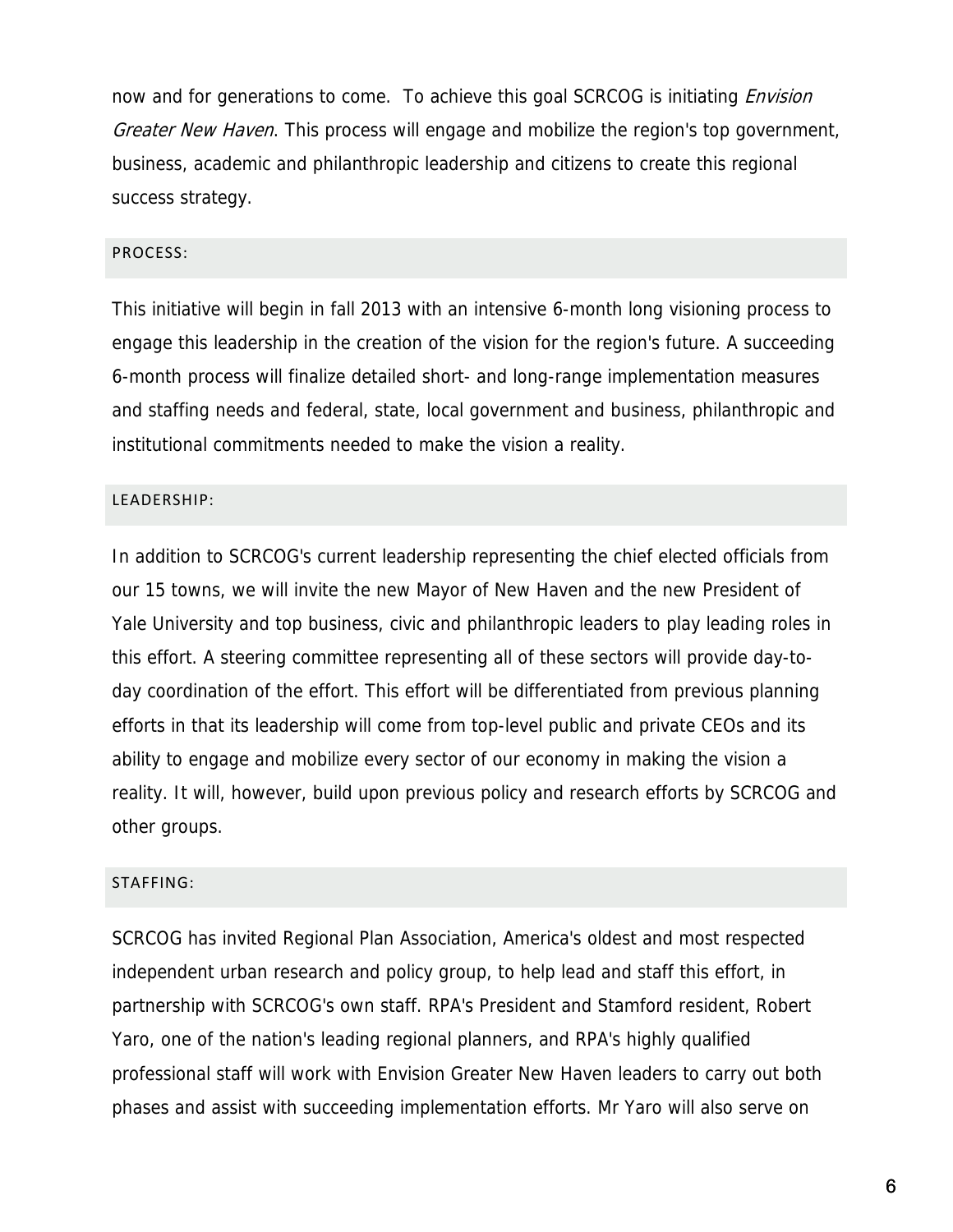the project's Executive Committee. RPA will also bring staff and consultants from other regional visioning projects to Greater New Haven to help us develop our own strategic vision and action agenda.

### BUDGET:

The budget for Envision Greater New Haven is approximately \$225,000.

## TIMELINE:

Envision Greater New Haven would begin in September of 2013 with recruitment of steering committee members. Public meetings would begin in early 2014, with drafting of the plan complete by summer 2014 and the release of the final report in early fall 2014.

## SCOPE OF WORK:

## PHASE 1) RECRUITING HIGH-LEVEL, ACTIVE PARTICIPATION:

Regional Plan Association, led by RPA President Bob Yaro, will convene one-on-one meeting with Greater New Haven's regional leaders: the heads of major academic institutions, employers, non-profit organizations, and municipal and state elected officials. The primary purpose of these meetings is to solicit institutional knowledge about the future of the region and to develop an understanding of shared needs among its diverse institutions that compel leadership to take an active role in EGNH. In addition to individual contact, leaders would be invited to attend a series of breakfast workshops intended to further develop the concept of regional strategic partnerships. Breakfast sessions will feature comments by local leaders as well as by representatives from across the nation that have been part of successful regional partnerships elsewhere.

Finally, a steering committee meeting will include a review of the need for and potential impact of regional strategic planning as well as a presentation of RPA's initial scan of Greater New Haven's most pressing challenges. The steering committee will select from its membership 2-4 co-chairs.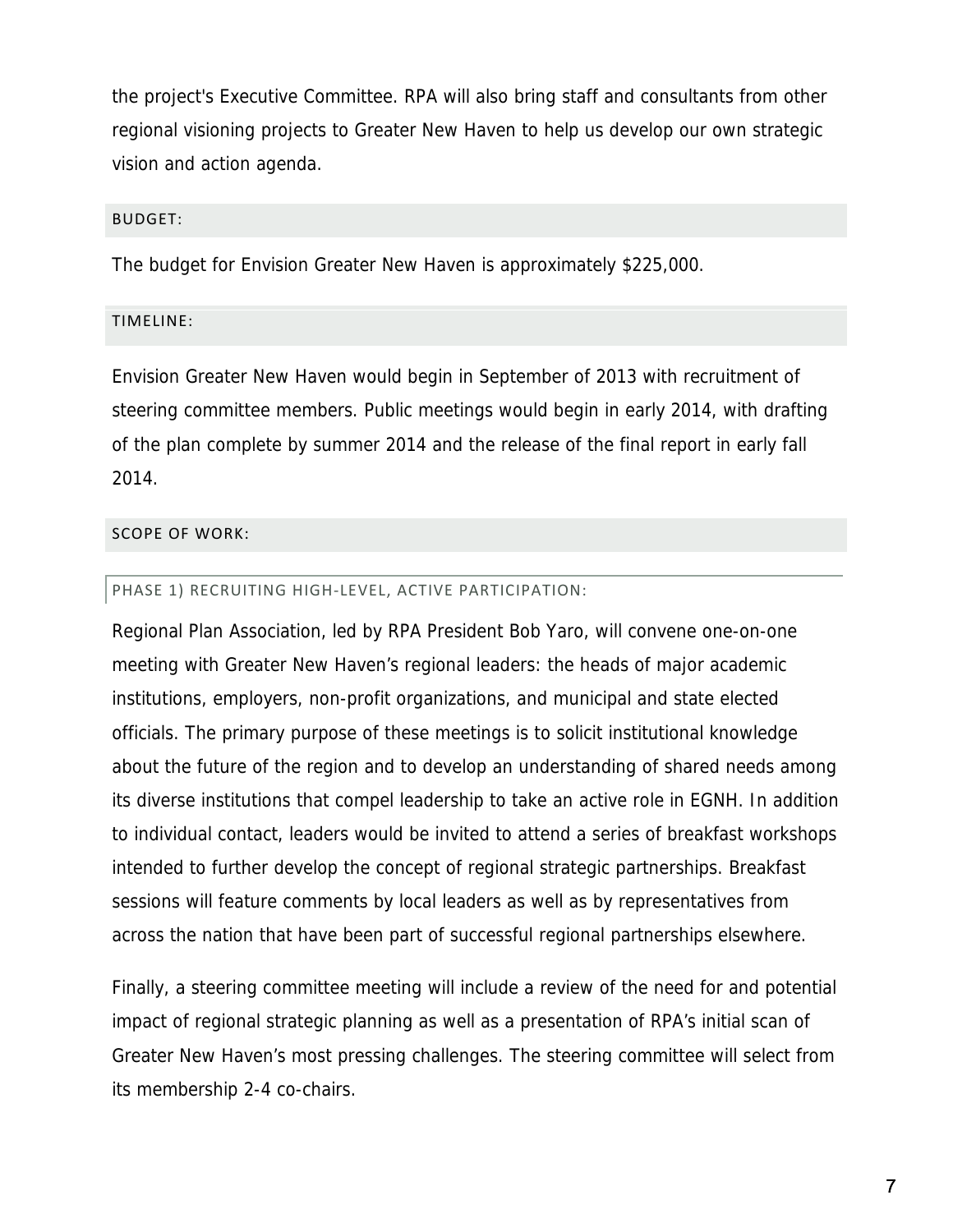Deliverables:

- Individual recruitment meetings (est. 15)
- Breakfast Workshops (est. 4)
	- o Local and national speakers
- Steering Committee meeting
	- o Identification of Steering Committee and Co-Chairs
	- o Presentation to Steering Committee on Economic Trends in New Haven and its peers, Best practices in Regional Strategic Partnerships
- Press Release announcing initiative

## PHASE 2) IDENTIFYING SHARED GOALS FOR GREATER NEW HAVEN:

Envision Greater New Haven needs both the participation and support of the leaders of major local institutions as well as broad public awareness and input. In phase 2, Envision Greater New Haven recruits public participation both by traditional planning methods of large-scale, public events, as well as through online surveys and an online venue for sharing information and opinions.

Public visioning sessions would attract 100-150 people to each session, with an agenda expected to include keynote speakers and panelists as well as breakout sessions into smaller groups focused on individual topics. Each session would be based loosely on the following themes:

- 1) Greater New Haven in 2040 (broad session touching on livability and opportunities for regional growth)
- 2) Promoting economic opportunity (including economic development, education, and workforce development)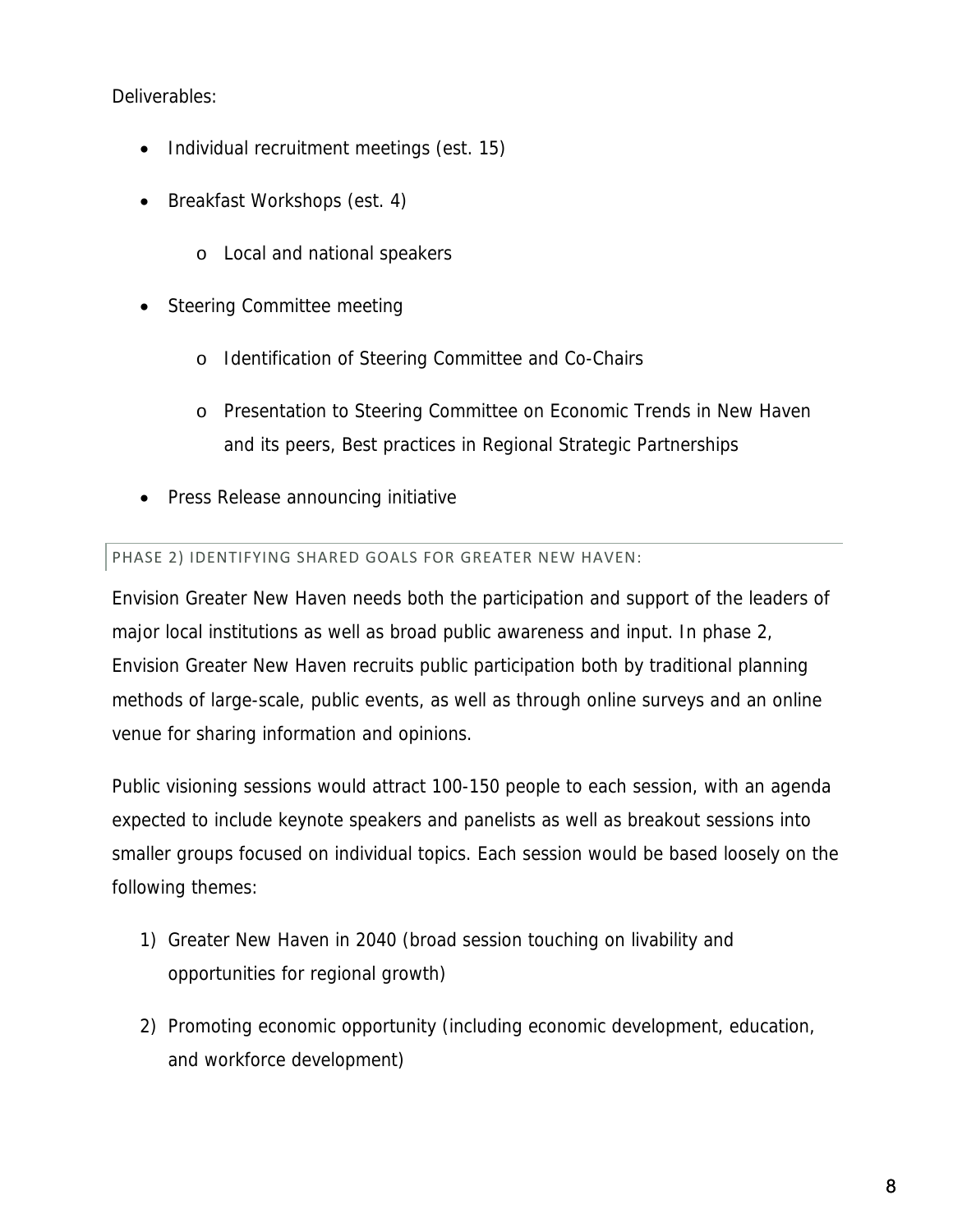## 3) Environment, Housing, & Quality of Life

Feedback from each session would inform 1-3 rounds of surveys designed to reach a wide and diverse audience across the region. The initiative would also host an interactive website that would provide access to information about the region as well as the initiative's meeting materials, and maintain a forum for submitting comments and discussing ideas.

Phase 2 would include 2-3 steering committee meetings to review the results of public outreach. The objectives of each Phase 2 steering committee meeting include assessing the success of public engagement strategies and recommending changes to the process going forward as well as responding directly to the content presented at each session and the opinions and information received back from attendees with the specific goal of developing goals, objectives, and strategies that address issues identified by the committee and by visioning session and online participants.

## Deliverables:

- Interactive project website
- Online survey development, distribution, and analysis of results
- Public visioning sessions (3)
- Steering committee meetings (2-3)

## PHASE 3: PLAN DEVELOPMENT

Although phase 2 will include drafting of goals, objectives, and strategies, it is in phase 3 when they would be thoroughly vetted and developed by the steering committee and its co-chairs. RPA will work with the steering committee leadership to prepare a draft strategic plan and make it available for public review prior to adoption. The plan would include identification of lead and supporting partners for each strategy and a timeline for implementation. Upon approval by the steering committee, the draft plan would be circulated for public review and comment.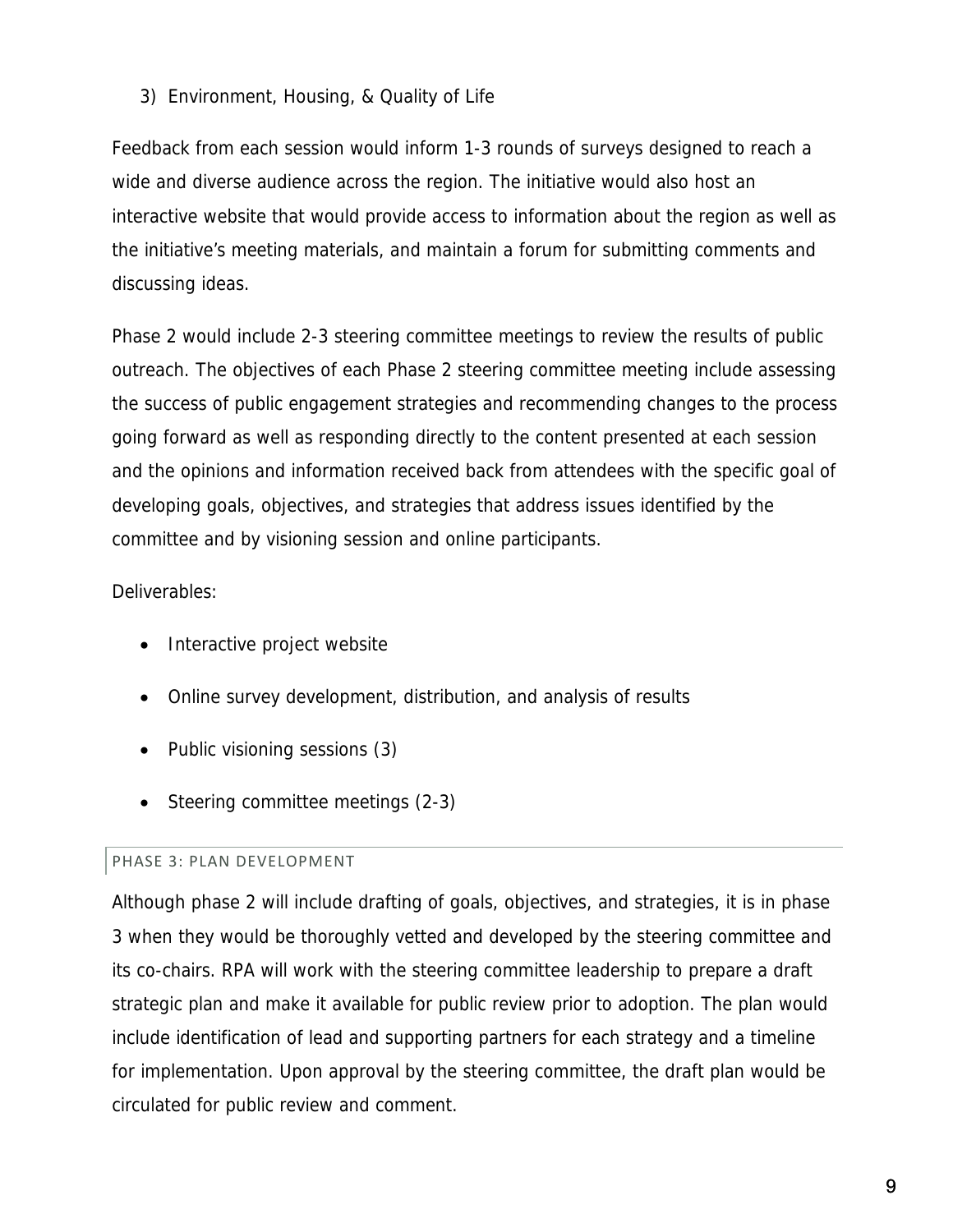Deliverables:

- Draft Regional Strategic Plan (expected main content length 20-40 pages, possibly with additional material in appendix)
- Distribution of digital draft plan to partners and online

## PHASE 4) PLAN ADOPTION

RPA will present a summary of comments on the draft plan to the steering committee at a meeting prior to development of the final report so that the steering committee may approve any additional changes. The plan will be formally adopted at a final steering committee meeting, at which time a limited number of hard copies will be printed for distribution and the plan will be posted electronically for wider circulation.

Deliverables:

- Regional Strategic Plan (100 hard copies)
- Webpost
- Press release